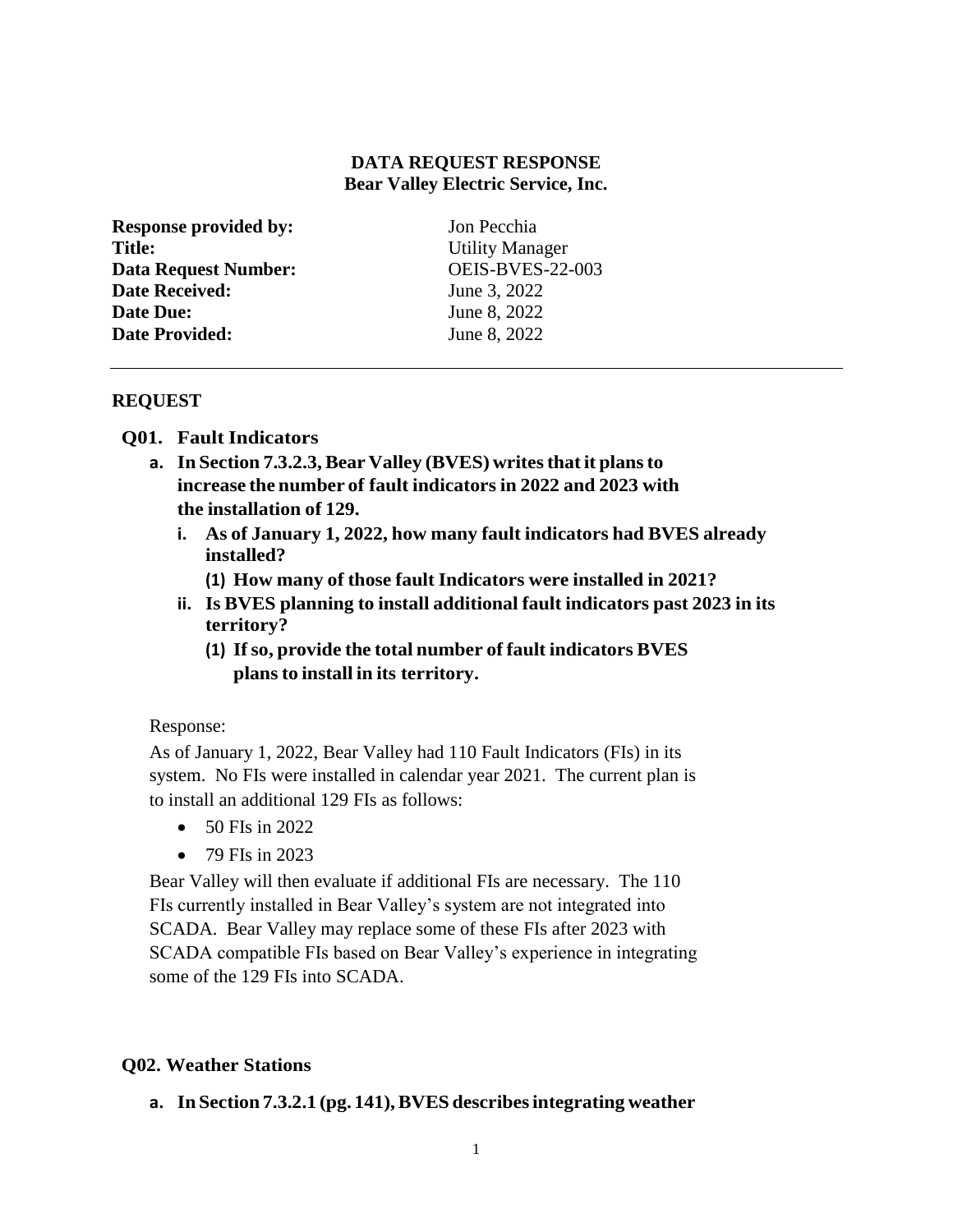# **station outputs with SCADA to be able to display and set alarms and notifications based on weather conditions.**

**i. When does BVES expect to integrate weather stations with SCADA?**

# Response

No date has been set yet as there are two issues that Bear Valley is considering. They are:

- Bear Valley recently (December 2021) completed installing its Fiber Network in its service area and is integrating substations and key switches into SCADA as a priority.
- Weather station information is currently captured via a cellular network and monitored continuously with alarm capability through the weather stations (Orion) network. This system is providing excellent information real-time displays and history. Please refer to the sample screen display below. Therefore, Bear Valley is still evaluating whether or not to integrate the weather stations into SCADA and is considering the following factors (1) will there be an improvement in weather station information displays in SCADA over the current setup and (2) will the bandwidth taken up by shifting weather stations to the SCADA worth the gain.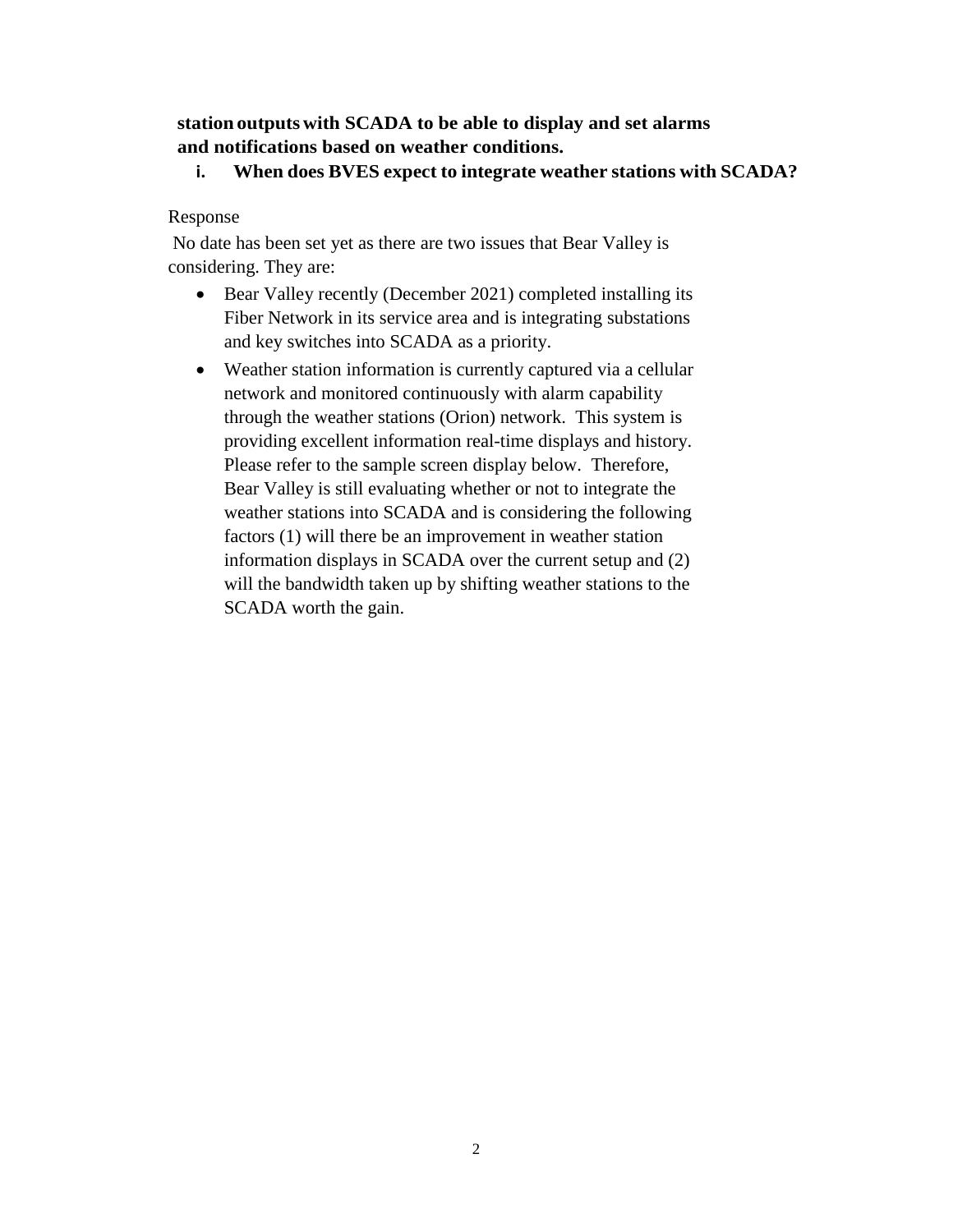

# **Q03. Fire Potential Index (FPI)**

- **a. Is BVES planning on developing an FPI or metric serving as an FPI?**
	- **i. If not, please describewhy.**
	- **ii. If so, please provide timeline for completion.**

# Response

Bear Valley is not currently planning on developing an FPI of its own. Bear Valley currently utilizing the NFRDS as its guide. This process has been in place for over five years and in this time period Bear Valley has not experiences any ignitions.

As discussed in Section 7.3.1.1., Bear Valley has engaged Technosylva to improve its weather and fire risk forecasting. Technosylva's work has just begun and should be fully implemented by the end of 2022. During this process, Bear Valley will evaluate whether or not there is value in having a specific FPI system or whether or not to have our Operations Team evaluate the Technosylva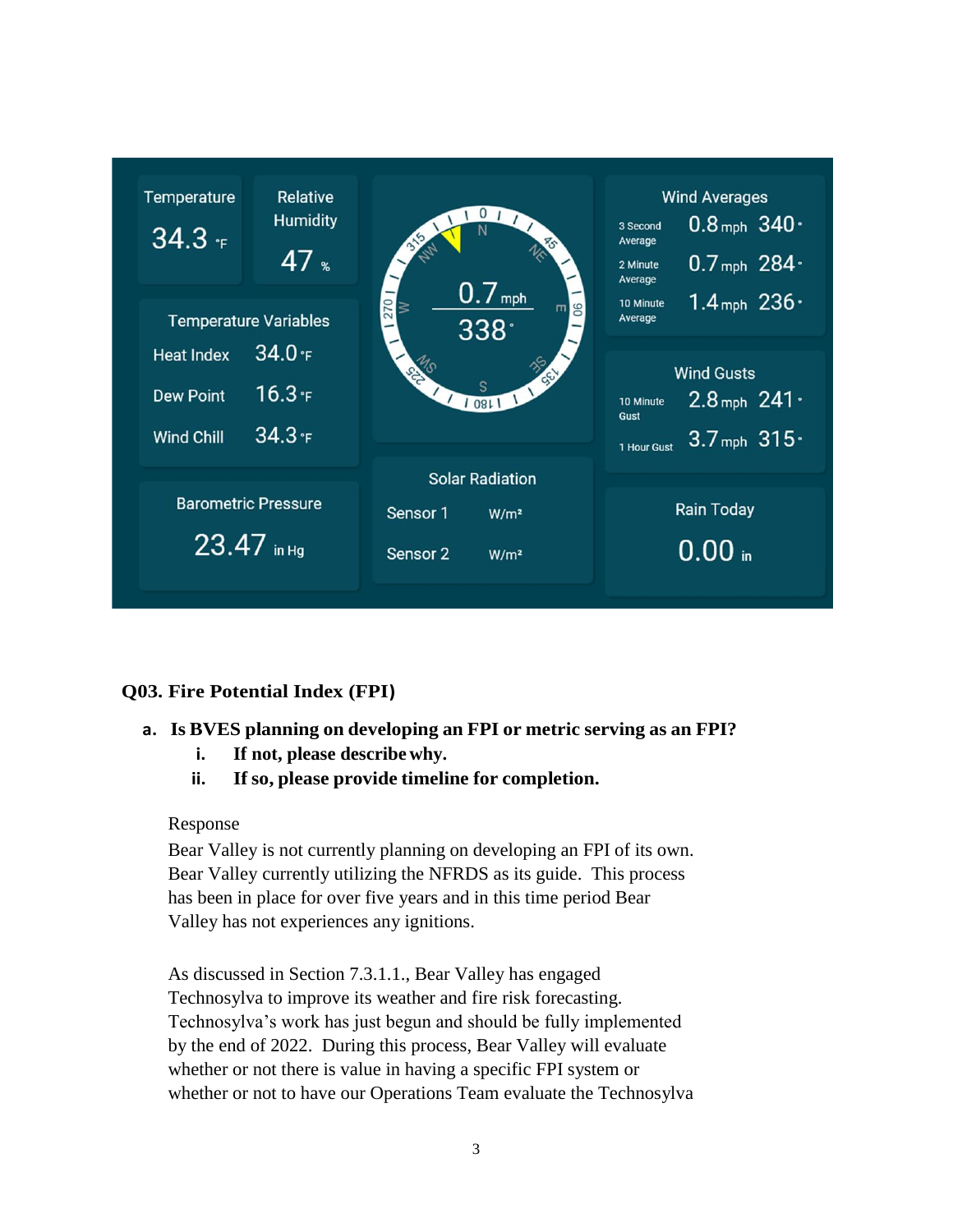fire risk heat maps real-time and make our assessments using this powerful tool.

# **Q04. End Projections of MaturitySurvey**

- **a. In BVES's Maturity Survey, its capability levels for the current year (2022) are lower than its projected end (2023)levelsfor 25 capabilities; in some casesthe current levels are 2-4 levels lower than end projections. Does BVES still expect to meet is end projection maturity levels?**
	- **i. If so, how will BVES meet its end projections?**
	- **ii. If not, explain why BVES will not meet its end projections, including a narrative as why there issuch disconnect between current maturity levels and end projections.**

# Response

In responding to this question, Bear Valley reviewed the maturity model again and at this point assesses that it is on track to achieve the indicated maturity levels. Many of the items will be achieved when:

- Bear Valley fully implements the ignition probability and risk maps that we developed by REAX Engineering at the circuit level for the entire BVES system for current climate conditions. These were finalized in late December 2021.
- Bear Valley fully implements the ignition probability and risk maps that we developed by REAX Engineering at the circuit level for the entire BVES system for future (2050) climate conditions. These were finalized in late December 2021.
- Bear Valley has engaged Technosylva to improve its weather and fire risk forecasting and provide ignition probability and wildfire risk at the circuit level in near real-time. These forecasts are to be automatically pushed to Bear Valley, creating a significant capability for Bear Valley across many capabilities.
- Bear Valley continues to improve its GIS database and is upgrading its vegetation management inventory database with significant improvements to its capabilities which will allow for better management of inspections and tree trimming activities.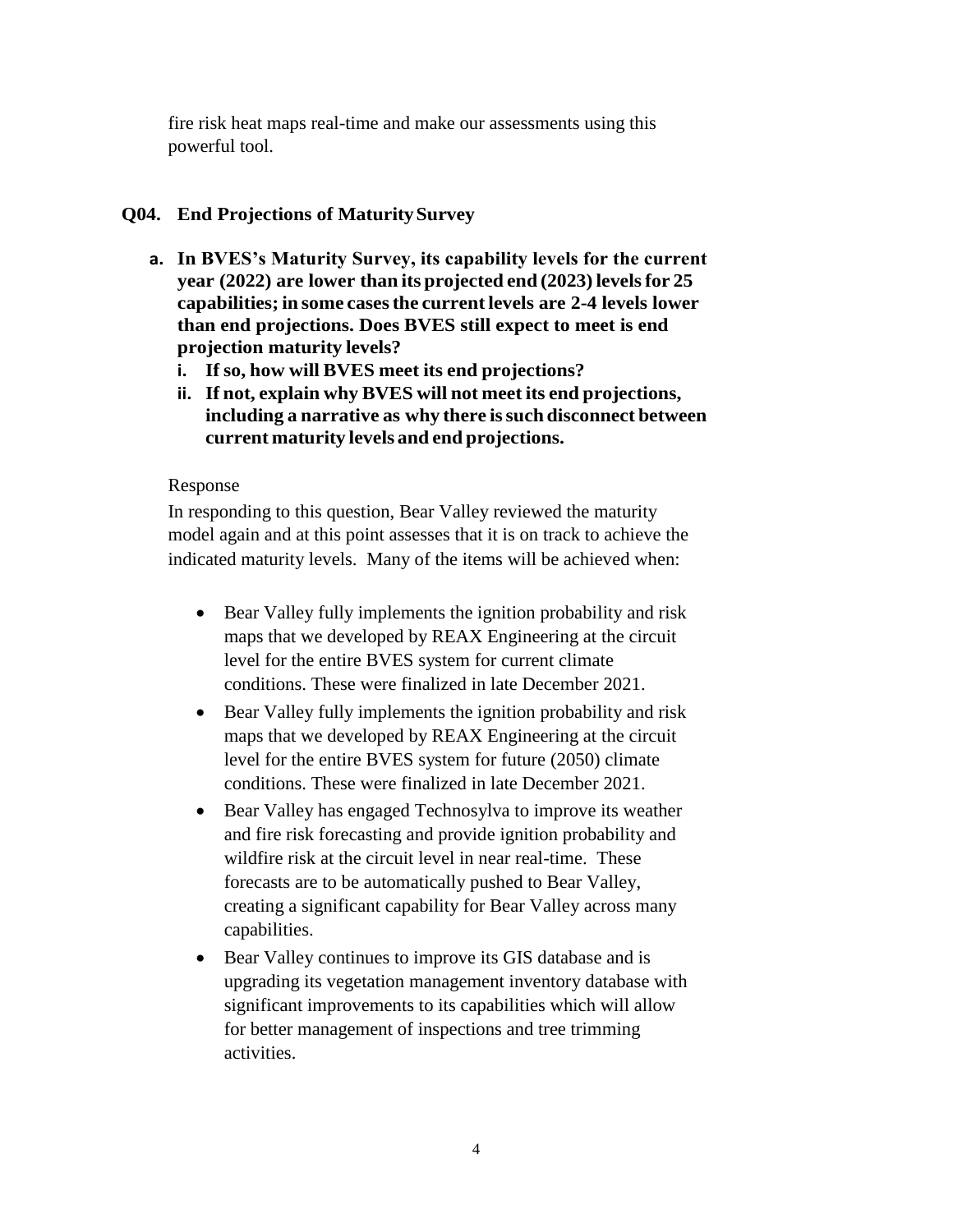## **Q05. Decreases in Maturity**

**a. Question F.II.a oftheMaturity Survey reads "Doesthe utility have a clearly explained process for determining whether to operate the grid beyond current of voltage designs?" In 2020 and 2021,BVES responded "Yes;" however, in 2022,BVES changed its answer to "No."Why doesBVES no longer have a processfor determining whether to operate the grid beyond current or voltage designs?**

#### Response

Bear Valley re-evaluated its previous response and its current capabilities and determined that it does not have a process for determining whether to operate the grid beyond current of voltage designs. Bear Valley also has determined that there are no scenarios where operating the system beyond its current or voltage designs would be justified; therefore, there is no need to develop this capability as a priority.

**b. Question F.IV.b oftheMaturity Survey reads "Which ofthe following doesthe utility take into account when making PSPS decisions?" In 2021, BVES selected "a partially automated system in which recommends circuitsfor which PSPS should be activated and is validated by SMEs;" however, in 2022,BVES selected "SMEopinion."Why does BVES no longer use a partially automated system which recommends circuits for which PSPS should beactivated?**

#### Response

In responding to the 2021 Survey, Bear Valley interpreted "a partially automated system" to mean use of the NFRDS. Since then, Bear Valley through collaboration effort has gained a better understanding of how the larger utilities are making PSPS decisions and what a partially automatic system would look like. Therefore, Bear Valley reevaluated its response to better reflect the current and projected situation. As discussed in Section 7.3.1.1., Bear Valley has engaged Technosylva to improve its weather and fire risk forecasting for the purpose of evaluating PSPS. Technosylva's work has just begun and should be fully implemented by the end of 2022. During this process, Bear Valley will evaluate whether or not is will be able to implement a partially automated system.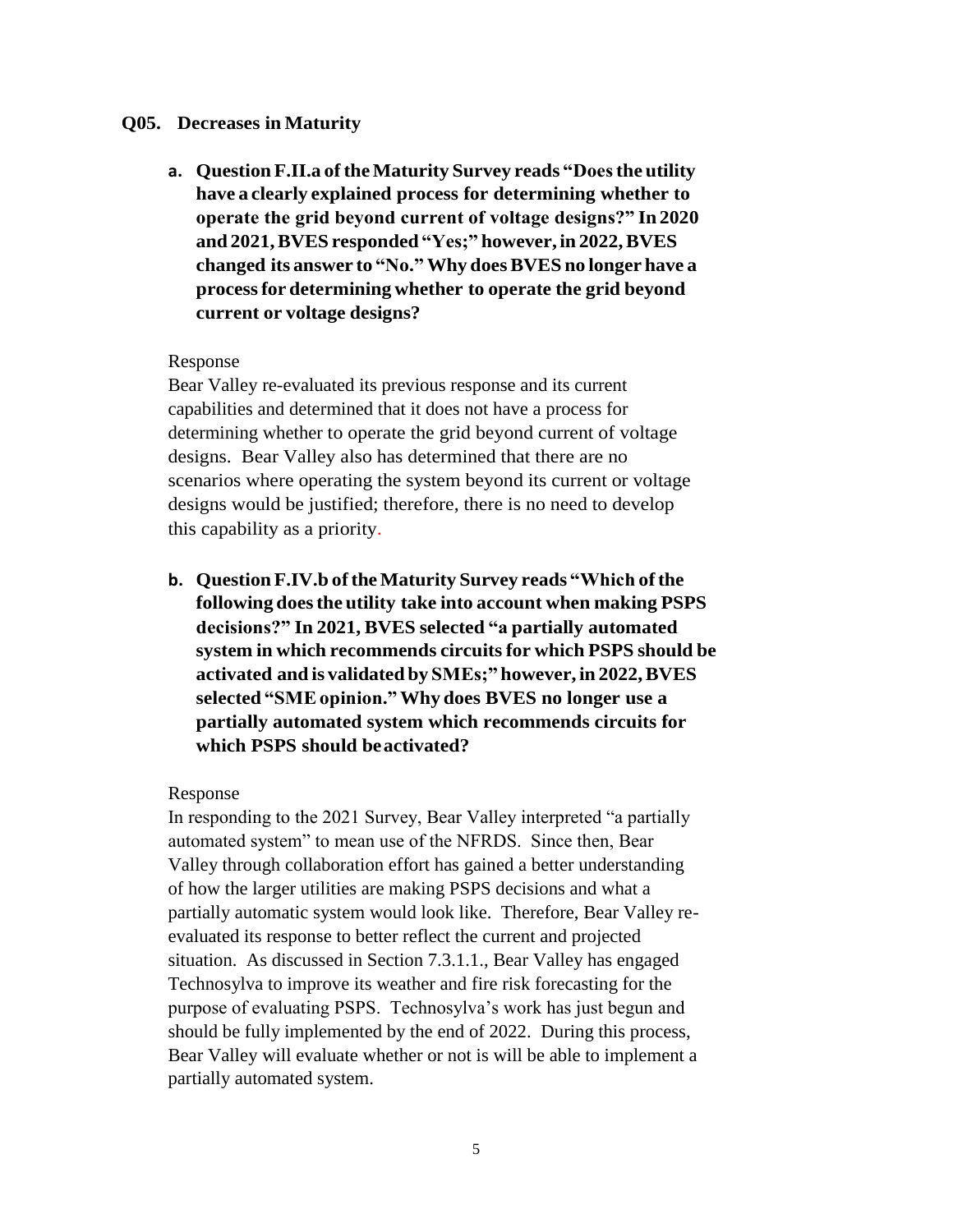**c. Question J.II.b of the Maturity Survey reads "Are there communities in HFTD areas where meaningful resistance is expected in response to effortsto mitigate fire risk?" In 2020 and 2021,BVESresponded "No;" however,in2022,BVESresponded "Yes."Please describe the reasons for the response changing to "Yes" and any actions BVES is taking to ameliorate meaningful resistance in response to effortsto mitigate fire risk.**

#### Response

Bear Valley had rarely received push back on its vegetation clearing efforts. However in 2021 Bear Valley saw and increase in push back and complaints from residents regarding vegetation clearance efforts including removal of hazard trees. While each case was resolved satisfactorily with the specific customers, Bear Valley concluded it should change its response to "Yes" for this item given the uptick in complaints regarding vegetation clearance.

**d. Question J.IV.a oftheMaturity Survey reads "Whatisthe cooperative model between the utility and suppression agencies?" In 2020 and 2021, BVES responded "Utility cooperates with suppression agencies by working cooperatively with them to detect ignitions, in addition to notifying them of ignitions as needed." However, in 2022,BVES responded "Utility cooperates with suppression agencies by notifying them of ignitions." Why does BVES no longer work cooperatively with suppression agenciesto detect ignitions?**

#### Response

Bear Valley changed this response because it initially considered the fact that it was installing the ALERTWildfire cameras in the service area as "working cooperatively with them to detect ignitions." Bear Valley has re-assessed this position since, while Bear Valley did install the cameras, Bear Valley does not (and does not have the capacity) to monitor the cameras 24/7. Cameras are monitored by the San Bernardino County. Therefore Bear Valley modified its response. Bear Valley does work cooperatively with suppression agencies to report ignitions.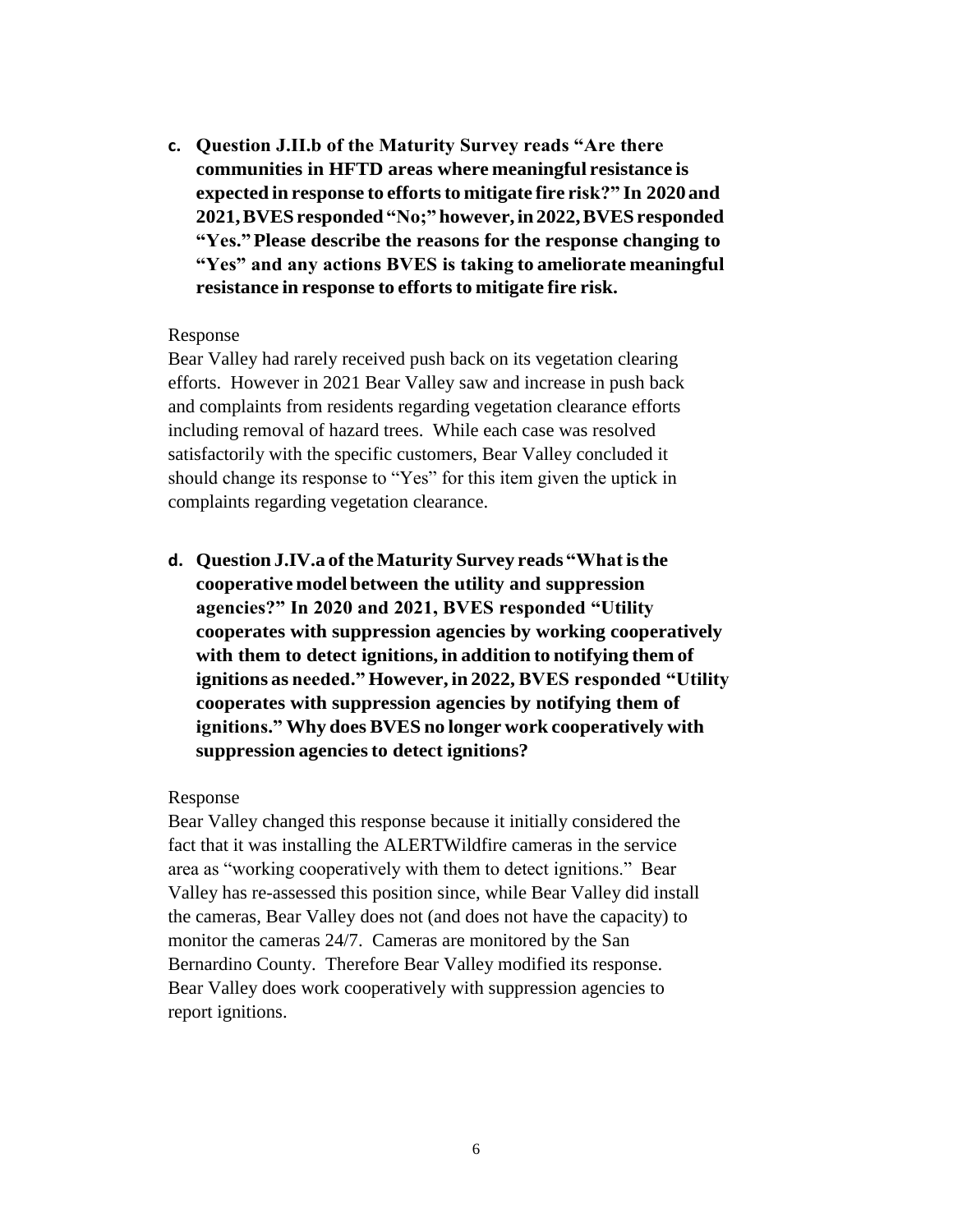## **Q06. Updating of Vegetation ManagementPlan**

- **a. On page 193,BVES mentionsthat its VegetationManagement Plan is updated on an as-needed basis not to exceed three years. In a footnote on the same page, BVES statesthat BVES met with stakeholdersin the previous year to gather feedback and input into its vegetation maintenance program.**
	- **i. What came out of those meetings? What were the suggestions?**
	- **ii. Has and/or willBVES change its vegetation maintenance program, emergency planning, and/or wildfire mitigation strategy in response to these meetings?**
		- **(1) If so, how?**
		- **(2) If not, why?**

## Response

Bear Valley updated its Vegetation Management Plan in October 2021 partly as a result of working with stakeholders mainly regarding policy on clearing base of poles or structures that have non-exempt equipment per CALFIRE requirements and clearance requirements for brush, limbs and foliage in the right of way (ROW). This update also included more detailed guidance on Bear Valley's Tree Trunk and Major Limb Exception policy and added some periodic Quality Assurance Audits to the program.

# **Q07. Qualifications of Vegetation Management Quality Control Personnel**

**a. In Appendix E "BVES Vegetation management and Vegetation QA/QC/ Programs" Table 5-2, BVES lists the designated staff that are assigned vegetation management quality control (QC) checks. Describe and/or list the qualifications (e.g., education, training, experience, certifications, licenses) for each designated staff that qualifies them to perform vegetation management QC checks.**

## Response:

Qualifications (e.g., education, training, experience, certifications, licenses) for each designated staff that qualifies them to perform vegetation management QC checks are as follows.

## **Contracted Personnel:**

 Shane Smith (Davey Resource Group) serves as the main contractor managing BVES's account and holds more than four years of experience as a Utility Forester with three years attributed to certifications through the International society of Arboriculture Certified Arborist. Mr. Smith also holds a Tree Risk Assessment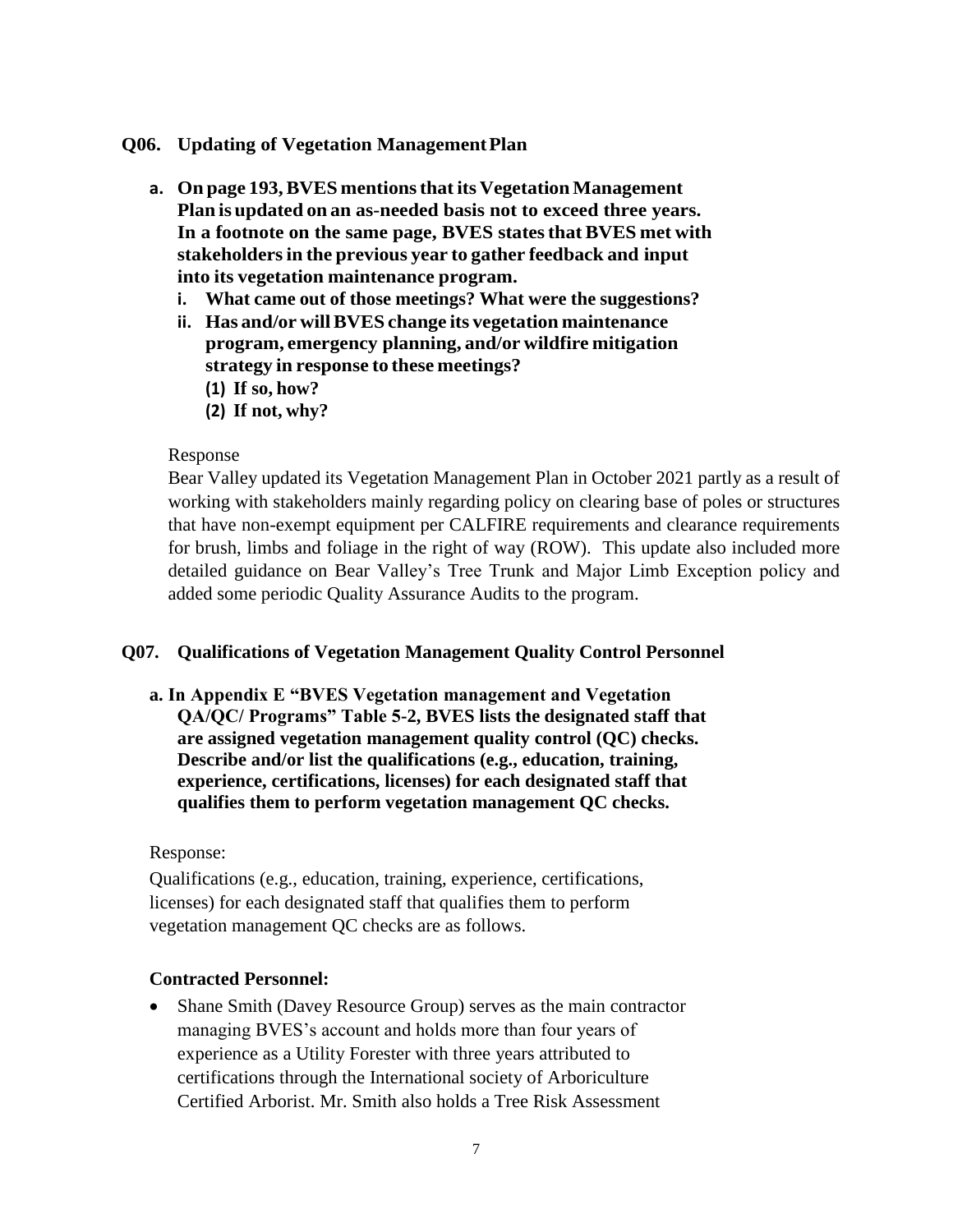Qualification.

- Additional foreman (Mowbray Tree Service) account for:
	- o 29 ISA Certified Arborists
	- o One Registered Professional Forester
	- o Two biologists supporting environmental compliance and commitments

# **BVES Personnel:**

- Paul Marconi (President)
	- o 38 years of engineering and technical experience with electrical power systems including field inspections of equipment
	- o Managed the vegetation management program for four years and provided oversight of the vegetation management program for an additional three years
	- o Has conducted vegetation management clearance inspections for seven years
- Jeff Barber (Operations Supervisor)
	- o Spent over 42 years in the utility industry
	- o Journeyman Lineman- Trimmed and maintained proper clearances
	- o Power Troubleman Emergency trimming and identification for planned vegetation crew trimming
	- o Line Crew Foreman Direct crews during emergency power restoration on proper vegetation clearing
	- o Operations Manager Developed and directed the day to day vegetation trimming program through operations staff
	- o Assistant General Manager of Operations Oversee the entire vegetation management program for Pasadena Water and Power Municipal Utility (PWP) – under my program implementation and oversight, for 17 years PWP received the highest award given to a utility vegetation program; the Tree Line Utility USA award given by the National Arbor Day Foundation
- Jon Pecchia (Utility Manager)
	- o BS and PE Chemical Engineer
	- o Over a year of conducting quality check (QC) tree trims
	- o 10 years as environmental consultant conducting site inspections and project management involving a variety of environmental and safety issues